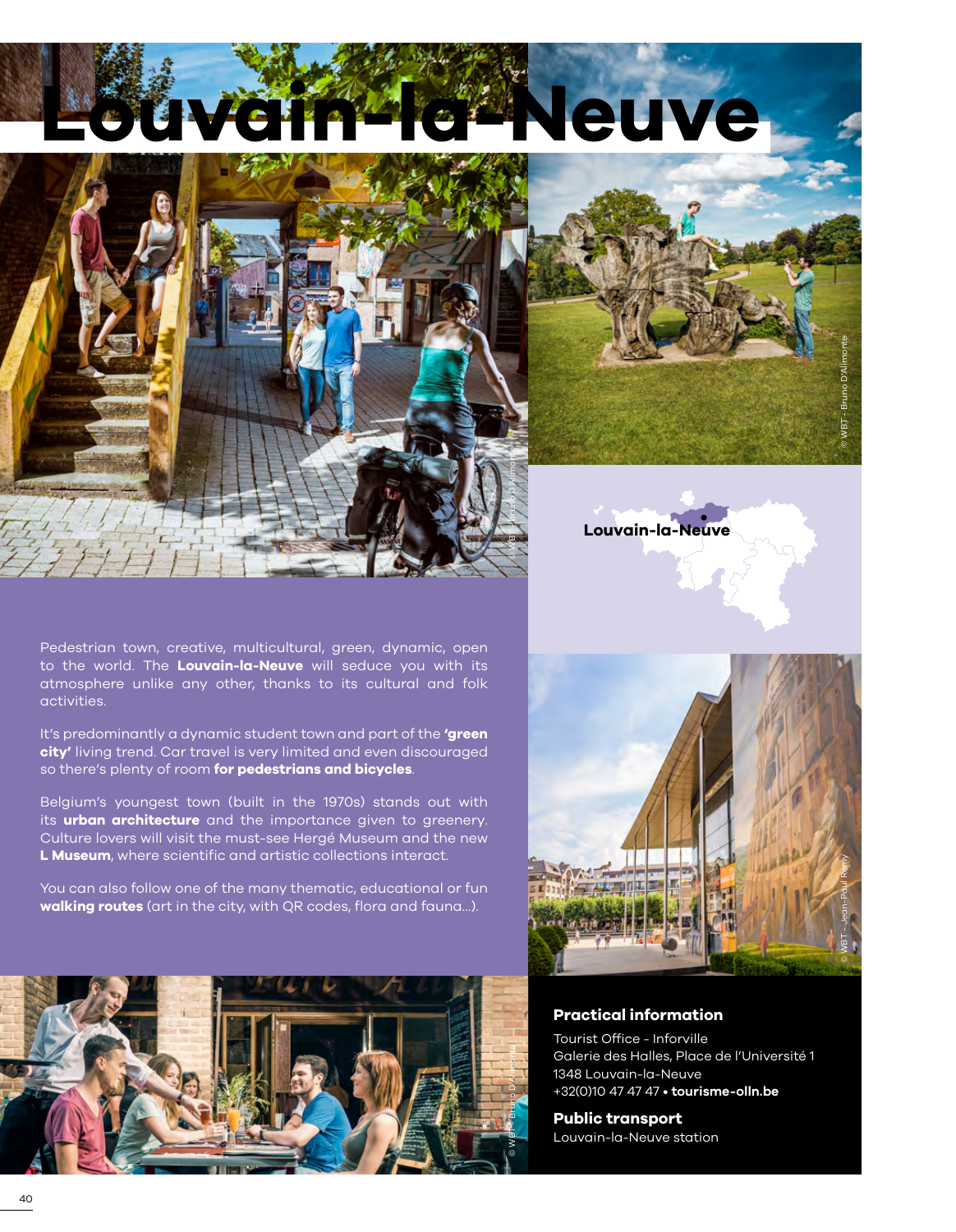## **Where to Stay**

#### **Ferme de l'Hosté (Guest Rooms)**

Ferme de l'Hosté sits in a green and peaceful setting, 15 minutes from Louvain-la-Neuve. It's a pretty cottage with guest rooms and furnished studios with a breakfast buffet. The Walibi Theme Park is 4 km away and accessible by direct train 1 km from the Farm which offers fun and thrills for all.

Drève de l'Hostellerie • 1300 Wavre **[fermedelhoste.com](www.fermedelhoste.com)**

#### **Dimensions M (Guest Rooms)**

You'll find these contemporary guest rooms (4'Epis') located in the village of Corbais in the heart of Walloon Brabant region about 10 minute drive away. Experience this 'table d'hôte' for added conviviality and maximum 'Belge' hospitality.

Chemin Saint-Pierre 24 B • 1435 Corbais (Mont-Saint-Guibert) **[dimensions-m.be](http://www.dimensions-m.be)**

#### O **Hôtel B-Lodge**

If you want maximum 'Belgitude' then you'll find it at the heart of a 3\* Boutique hotel renovated for the sake of design and comfort with seven spacious rooms. The hotel is only a 10 minute walk from the train station and the town centre.

Rue de Clairvaux 12 • 1348 Louvain-la-Neuve **[b-lodge.be](https://www.b-lodge.be/fr/)**

#### **Ibis Styles Louvain-la-Neuve (Hotel)**

A stone's throw from the Bois de Lauzelle, this 3\* hotel offers a quiet environment with a terrace, a winter garden and a view of nature. The rooms renovated and decorated in a friendly spirit offer a contemporary and nurturing atmosphere.

Boulevard de Lauzelle 61 • 1348 Louvain-la-Neuve **[all.accor.com](www.all.accor.com)**

#### **Martin's Louvain-la-Neuve (Hotel)**

A 3\* superior hotel located in the heart of the town offering fully equipped rooms, suites and apartments. There's also a Spa, a fitness room, a short circuit for your well-being as well as a wine bar for a relaxing drink.

Rue de l'Hocaille 3 • 1348 Louvain-la-Neuve **[martinshotels.com](https://www.martinshotels.com/fr/hotel/martins-louvain-la-neuve)**

#### **Gîte-auberge Kaleo Mozaïk (Gite/Youth Hostel)**

This pretty gite is a stone's throw from all this urban town has to offer, designed for pedestrians and right in the center. It offers different accommodation options for families, schools, groups or businesses.

Rue de la Gare 3 • 1348 Louvain-la-Neuve **[kaleo-asbl.be](https://www.kaleo-asbl.be/fr/gites/louvain-la-neuve/)**

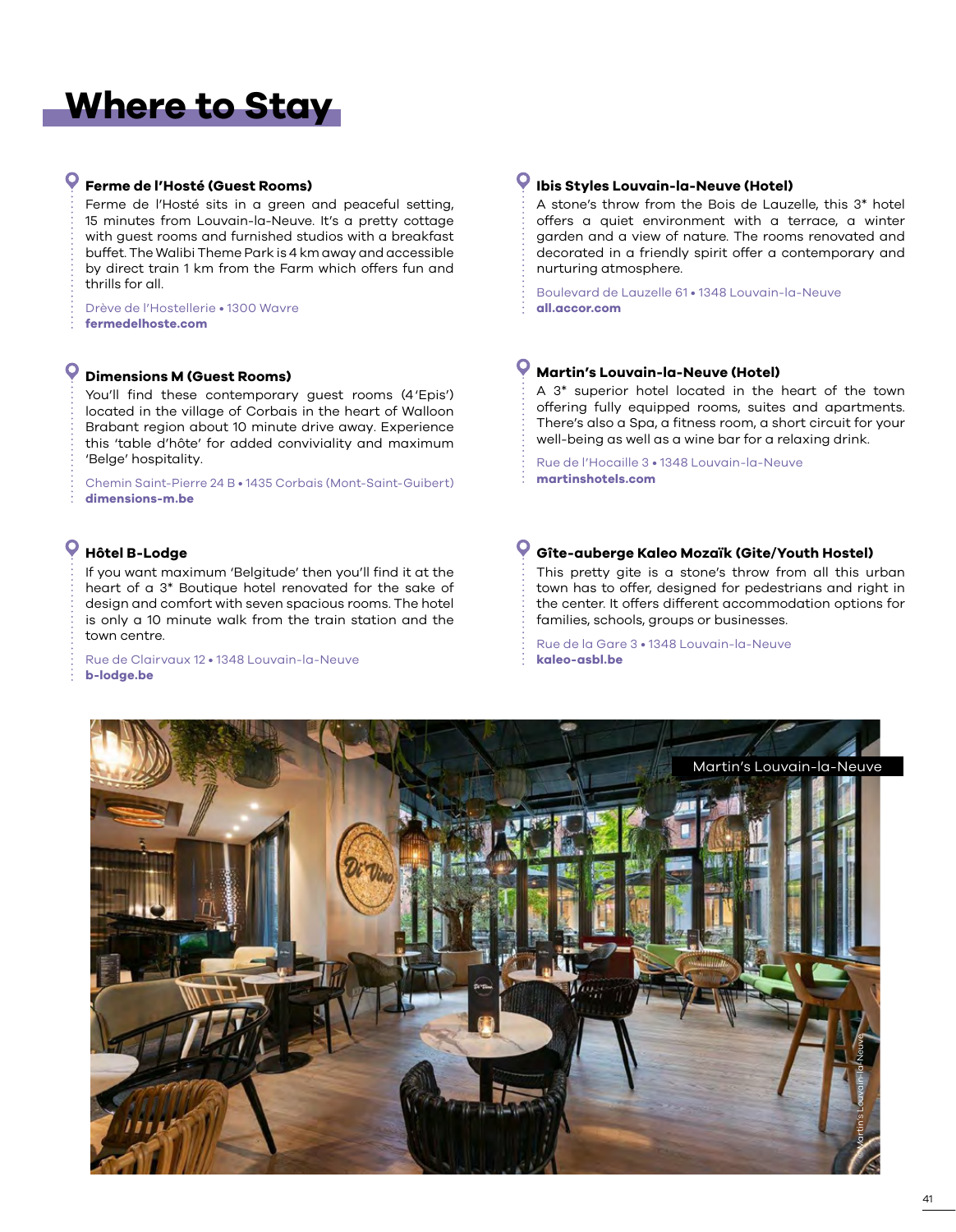

#### **<sup>1</sup> Musée Hergé (Hergé Museum)**

If you love comic books and cartoons then you absolutely must not miss a visit to The Hergé Museum. You'll discover the life and work of the brilliant Belgian author Georges Remi, the genius creator of Tintin. There are more than 80 original plates, 800 photos, documents, film models, cartoons… all presented in this immense catalogue of comics.

Rue du Labrador 26 • 1348 Louvain-la-Neuve **[museeherge.com](https://www.museeherge.com/fr)**

#### **<sup>2</sup> Musée L (museum)**

The L Museum is housed in the building of the former Science and Technology Library. It offers a dialogue between varied collections: works of art (Rembrandt, Goya, Picasso, Magritte, Alechinsky...), specimens of natural history, archaeological and ethnographic objects and even machines and scientific inventions. The museum tour and the use of the space add to a great experience.

Rue des Sciences 3 • 1348 Louvain-la-Neuve **[museel.be](http://www.museel.be/fr)**

#### **<sup>3</sup> Domaine provincial du Bois des Rêves**

Walking Trail through the Forest of Dreams. Stroll through the 'Domaine du Bois des Rêves' sweeping a 17 km stretch of walking trails. Apart from walking in this beautiful area, you'll find a playground and a pond.

Allée du Bois des rêves 1 • 1340 Ottignies **[boisdesreves.be](https://www.boisdesreves.be/)**

#### **<sup>4</sup> Coded Discovery Walk**

The Tourist Office-Inforville offers you a marked walk using 34 QR codes (7 in Ottignies, 27 in Louvain-la-Neuve). Using your smartphone or tablet, you can navigate your way through the town's must-see places of interest. Each new scanned code links to a web interface, which provides you with interesting information on the history, architecture, town planning, topography and buildings of the place.

Place de l'Université 1 • 1348 Louvain-la-Neuve **[tourisme-olln.be](https://www.tourisme-olln.be/explorez/visites/visites-individuelles-via-les-qr-codes)**